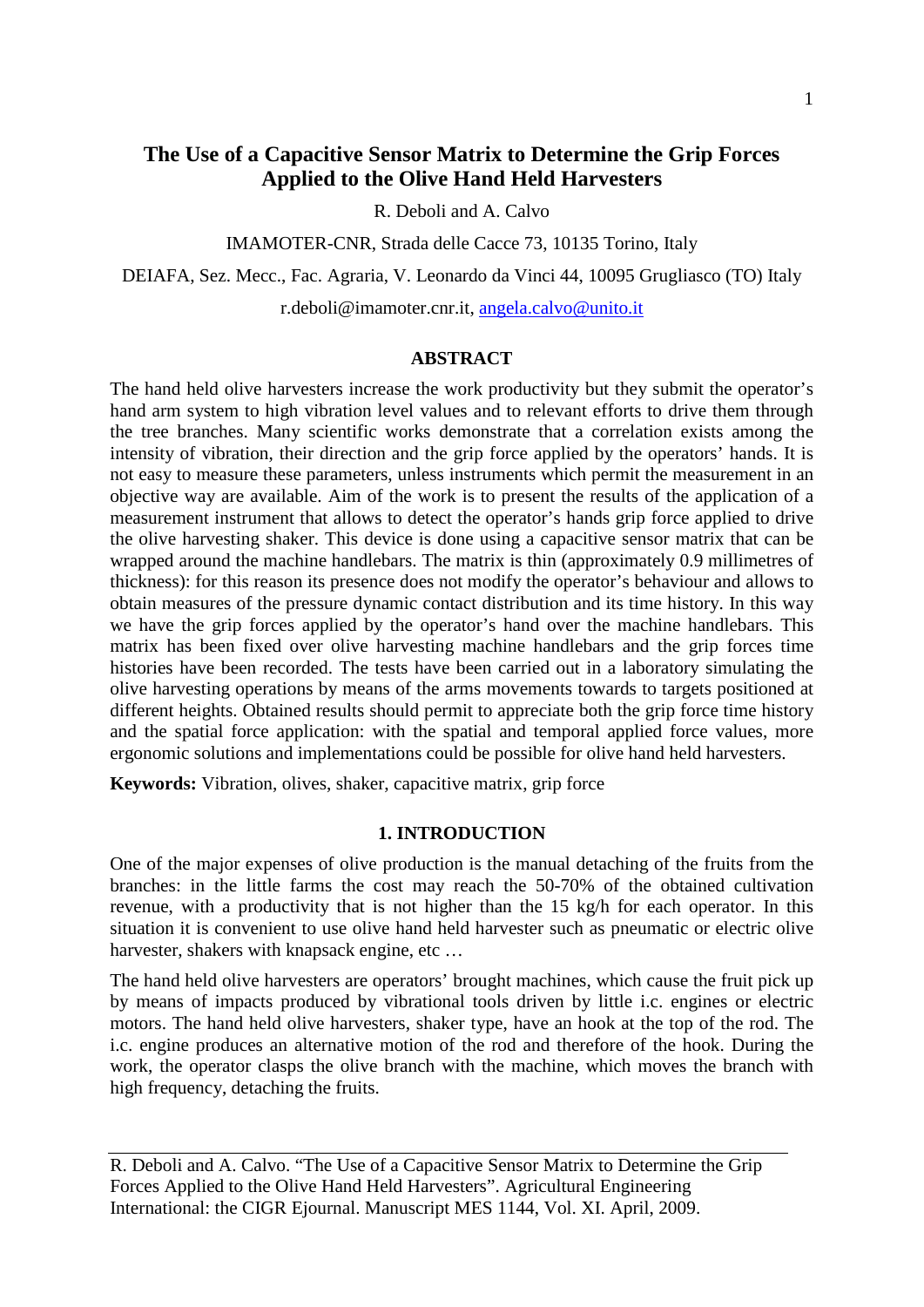These machines increase the work productivity, doubling the manual one, but they tire the operator. They submit the operator's hand arm system to high vibration level values and to relevant efforts to drive them through the tree branches.

Other than the vibratory stress, many other bio-mechanical factor may contribute to the etiopathogenesis of the osteoarticular injuries in the operators using vibrating tools, such as the articular overload, the intense muscular strain and the discomforting postures. Many scientific works demonstrated that a correlation exists among the intensity of vibration, their direction and the grip force applied by the operators' hands. Exposure to hand-arm vibration is one of the main physical risks for workers involved in the agro-forestry field. The prolonged use of hand held vibrating power tools like chain saws and hand-held shakers can lead to the hand-arm vibration syndrome (HAVS) that can interest the muscle-skeletal, nervous and vascular peripheral structures of the upper limb (Bovenzi, 1998). The hand-arm vibration damage depends on multiple factors: the stimulus intensity, the propagation direction, the exposure duration, the operators' grip forces on the tool's handles (Bovenzi *et al.*, 2000). While the first parameters are easily determined by accelerometers positioned over the handlebars, the grip force behaviour is more difficult to measure (Deboli *et al.*, 2006), unless instruments which permit the measurement in an objective way are available. The use of new transducers in hand-arm vibration experimental set-up has been recently improved (Scalise *et al*., 2007).

Aim of the work is to present the results of the application of a measurement instrument that allows to detect the operator's hands grip force applied to drive the olive harvesting machine shaking tool. This device is done using a capacitive sensor matrix that can be wrapped around the machine handlebars, allowing to obtain measures of the pressure dynamic contact distribution and its time history. The matrix is thin (approximately 0.9 millimetres of thickness): for this reason its presence does not modify the operator's behaviour. The tests have been carried out in two laboratories simulating the olive harvesting operations by means of the arms movements towards to targets positioned at different heights, executing the same field movements of machine lifting, hooking and pulling, at different engine speeds. At the same time acceleration values were measured, both over the handlebars (front and rear) and over the hook.

### **2. MATERIALS AND METHODS**

Tests have been carried out in two different laboratories: the first was at the IMAMOTER-CNR institute, the second was at an olive shaker manufacturer. Aim of the test at the IMAMOTER institute was to determine a methodology to verify the data repeatability of the matrix and to simulate the operator behaviour during the effective olive harvesting process by means of the matrix positioning over the handlebars.

In the second laboratory static and dynamic test have been carried out, both with the engine off and at the idling, racing and full load speed. At the idling state the engine speed is at the minimum and the rod is stopped, the racing state corresponds to an engine speed of 133% of the speed at maximum engine power, while the full load is equivalent to the maximum engine power.

The matrix has been wrapped around the handlebars of one shaker (figure 1a), while the acceleration measurements have been revealed over six olive shakers. Two operators drove the shakers during the tests: the first was skilled, 1.68 cm tall and 70 kg weight, whereas the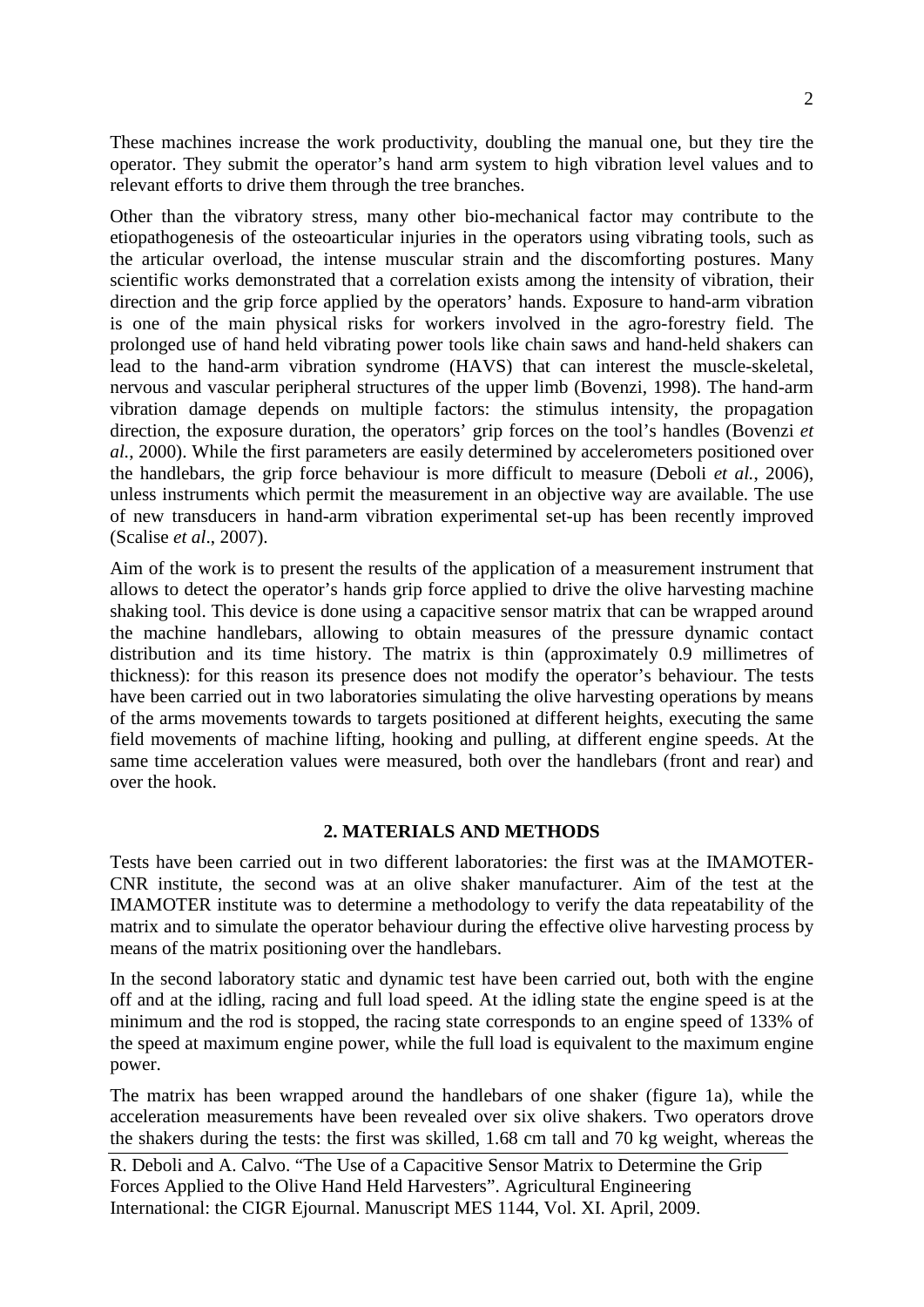second was not skilled, 1.73 cm tall, 75 kg weight. To simulate the field operation, a device has been built, using a fork lift with wrapped elastic rope bound at the fork (figure 1b): in this way the 'tree branch' height was variable.

# **2.1 Operative Conditions**

At the IMAMOTER laboratory, the olive shaker has been tested with the engine off, to appreciate the operator's gestural expressiveness during the machine lifting, swinging, hooking and the tree branch pulling.

At the manufacturer laboratory different operative conditions have been carried out. For the grip force analysis and the hand-arm vibration measurements, the operative conditions have been the following:

- machine at the idling state (normal condition during the operator transfer among the olive trees) in the same phases described for the IMAMOTER laboratory;
- machine to simulate the operative condition (idling state during lifting and hooking, full load state during pulling).

All these tests have been conducted by a skilled operator.

The hook acceleration has been measured over three machines at the idling and racing state: in this case the acceleration was not frequency weighted. For acceleration measurements the experiments were conducted according with ISO 22867.

210 tests have been executed: 34 for the grip force, 176 for the vibration measurement.





Figure 1a. Matrix wrapper around the front olive shaker handlebar (left)

Figure 1b. Device simulating olive tree branches (right)

# **2.2. Measurement Chain**

The utilized matrix "Fingermat" (by Novel GmbH, Munich - Germany) is composed of 156 square capacitive pressure sensors arranged in 2 different areas: 144 sensors (12 per 12) for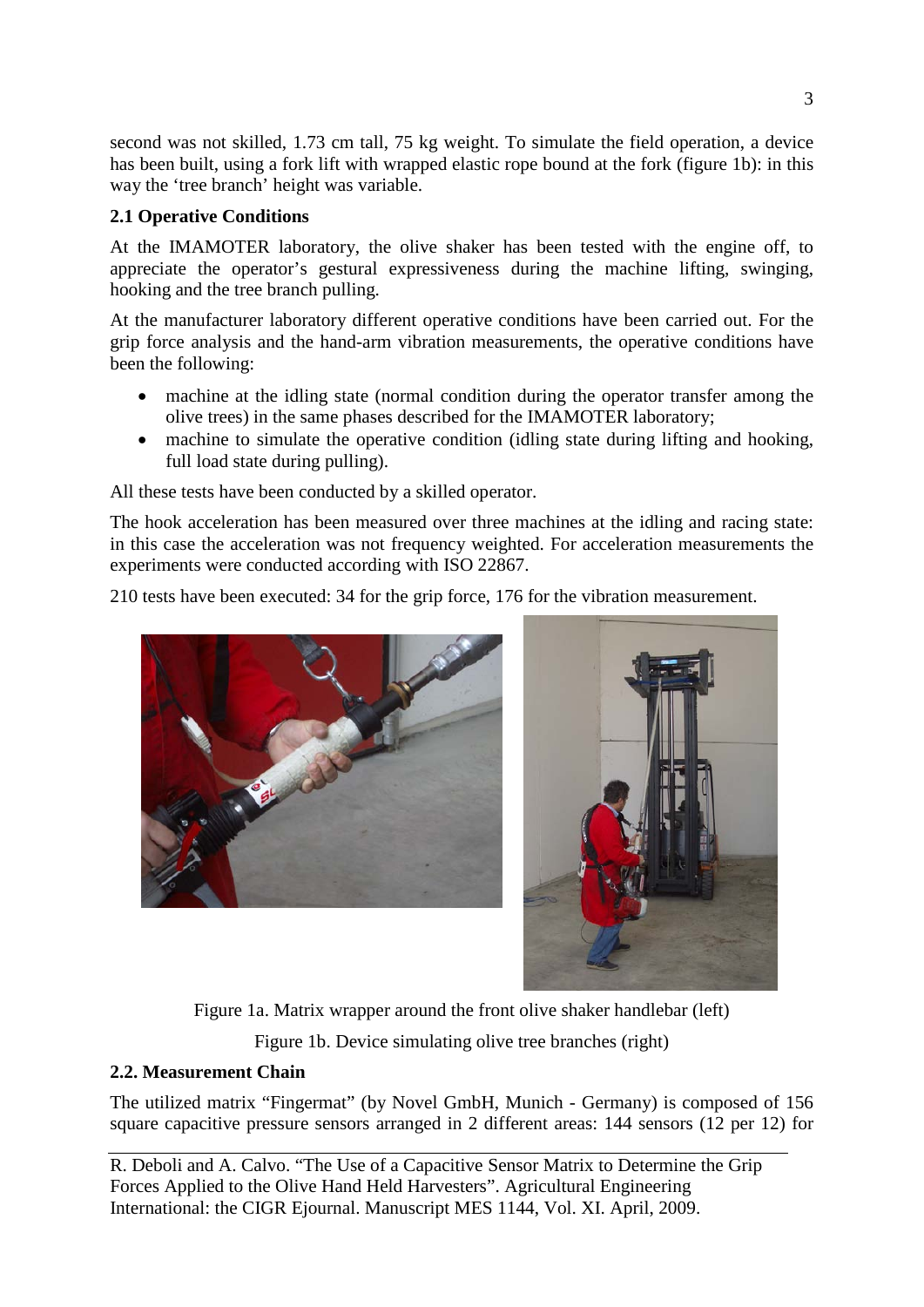the palm and fingers and 12 (4 per 3) for the thumb area. Each sensor has a surface of 1.094 cm2, it means that the total available surfaces are 12.55 per 12.55 cm for the palm-fingers and 4.18 per 3.14 cm for the thumb. Three cuts divide the finger area in 4 strips (figure 2). The matrix is connected to the electronic signal conditioning equipment. It consists of conditioning circuit, analog multiplexer and 8 bit analog to digital converter that scans each capacitive sensor sequentially at a frequency of 20 kHz.

The acceleration chain for the machine was composed by two tri-axial accelerometers placed both on the front shaker (left hand) and rear (right hand) handlebars (figure 3), a rpm meter and a digital data acquisition recorder. A dual channel frequency analyzer Bruel&Kjaer type 2133 was used to investigate the acceleration data along the x, y and z directions and a personal computer was devoted to investigate on pressure distributions on the two handlebars.



Figure 2. Matrix layout

Accelerometers were both calibrated before test session using a on-field mono-frequency calibrator. Output signals of accelerometers have been weighted using the ISO 5349-1 filters.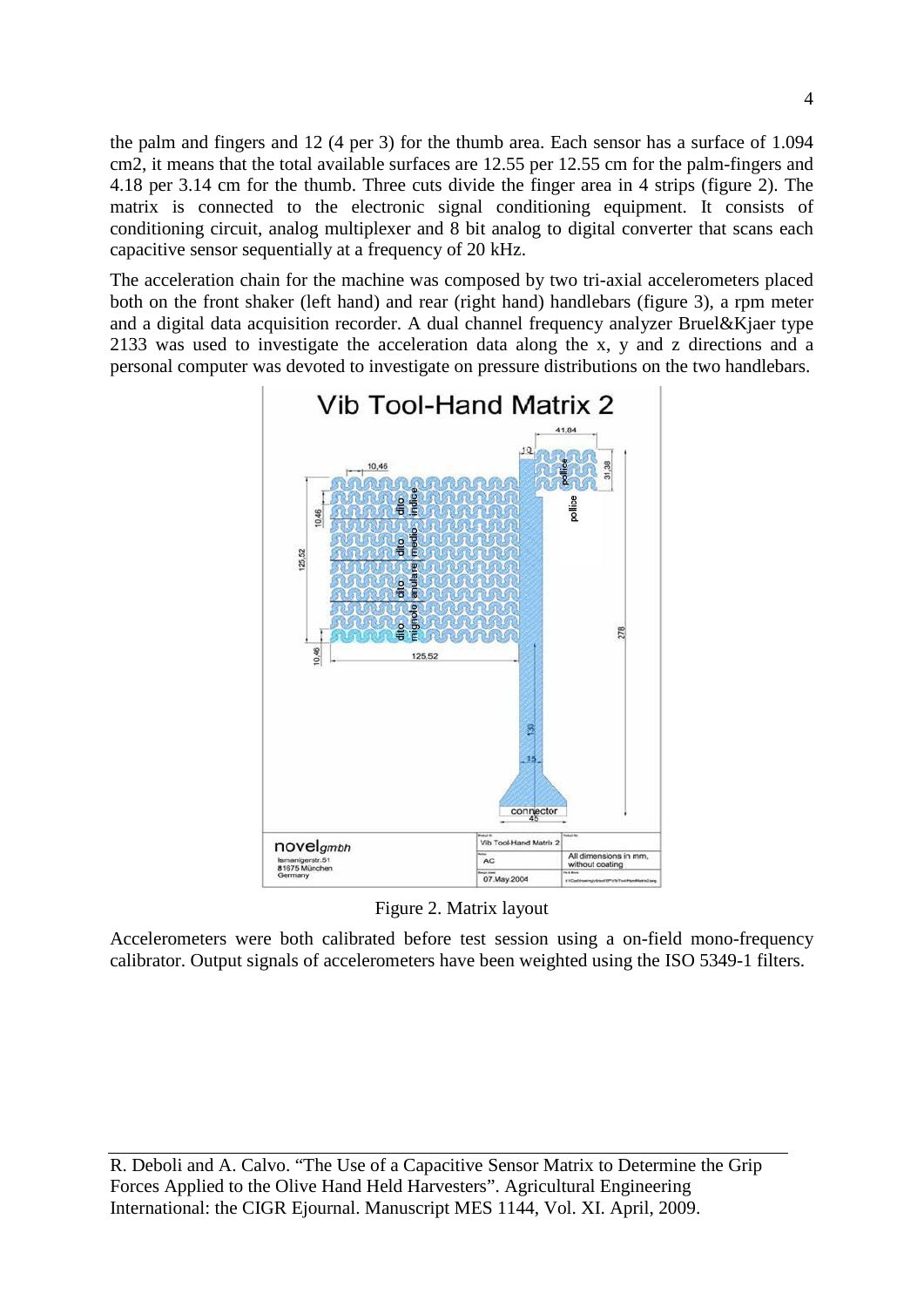

Figure 3. Accelerometers positioned over the olive shaker handlebar

### **2.3 Machines Characteristic**

Six olive shaker have been tested (one for the grip force analysis, six for the emitted vibration, table 1): one of them was equipped with an experimental handlebar.

| Machine         | Displacement     | Speed $(r/min)$ |        | Weight                   |
|-----------------|------------------|-----------------|--------|--------------------------|
|                 | $\rm \acute{c}m$ | idling          | racing | $\left(\text{kg}\right)$ |
| A (experimental | 52               | 3600            | 11300  | 17                       |
| rear handlebar) |                  |                 |        |                          |
| В               | 52               | 3600            | 11300  | 11                       |
| C               | 52               | 3600            | 10200  | 10.9                     |
| D               | 52               | 3600            | 10200  | 11                       |
| Е               | 52               | 3600            | 11300  | 17                       |
| F               | 42               | 3600            | 10600  | 11                       |

Table 1. Main features of the used olive shakers

# **3. RESULTS**

## **3.1 Grip Force Time History. IMAMOTER Laboratory**

All the executed tests demonstrate an high repeatability inside each group (lifting, swinging, hooking and pulling).

Graph 4a. 0 rpm. Hooking and pulling. Test 2 Graph 4b. 0 rpm. Hooking and pulling. Test 4 Figure 4. Two of the four hooking and pulling test conducted at the IMAMOTER laboratory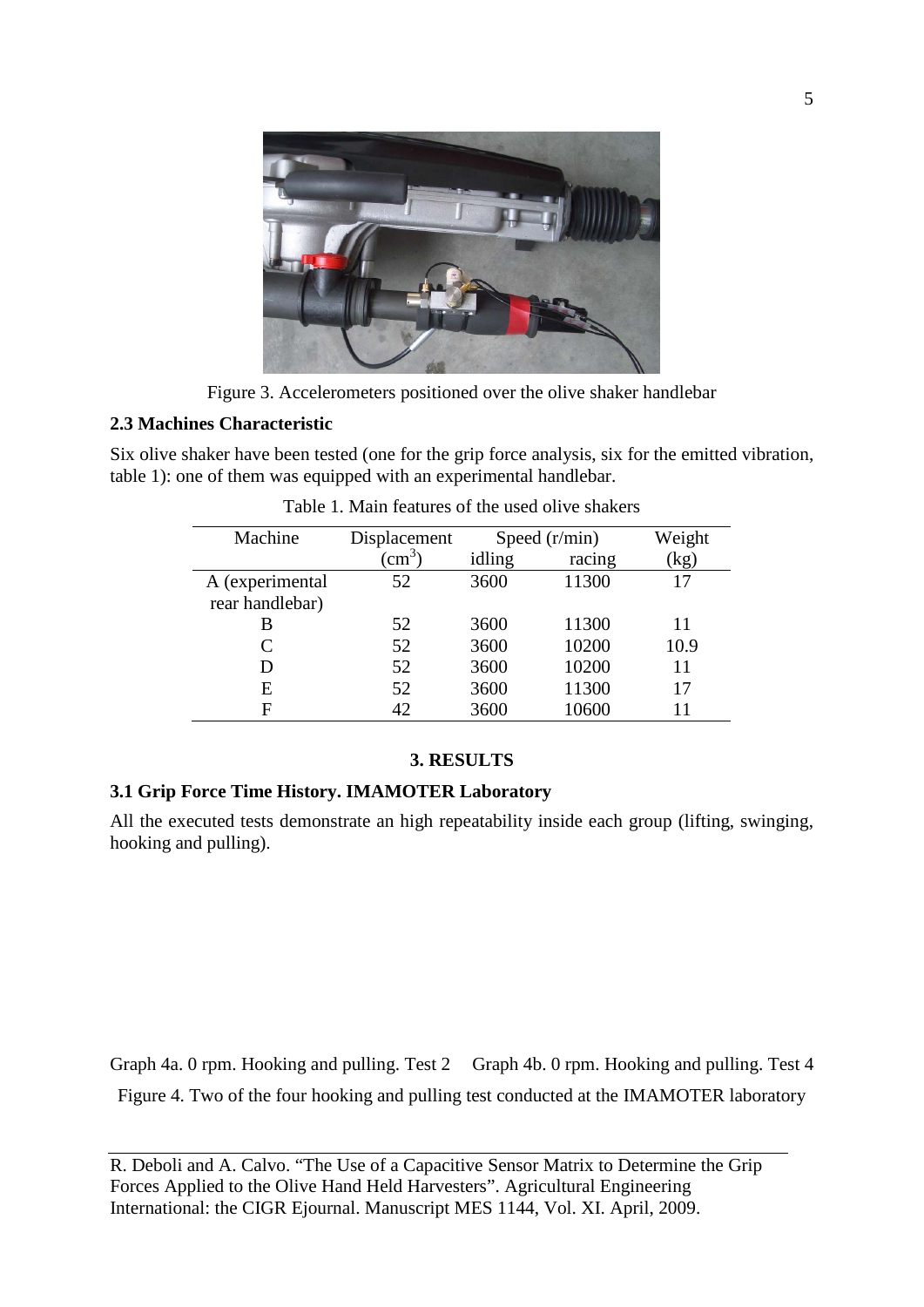In figure 4 it is possible to appreciate both the operator handling and the grip force repeatability detected in the same operative conditions: at the beginning the olive shaker is positioned over the simulated tree branch, after around 9 seconds the operator starts to hook the machine and after 14-16 seconds he pulls the handlebars toward the ground. In both of the cases the grip force augment from 60-80 N at the initial phase until 150-180 N during the hooking, decreasing again to 60-80 N in the pulling phase. The grip force time history permits to understand the operator's behavior and to quantify the grip force in the different situations.

### **3.2 Grip Force Time History. Manufacturer Laboratory**

Graph 5a and 5c report the force time history at the same operative condition (lifting) with the engine off (5a) and idling (5c); graph 5b and 5d, instead, are the same variable representation at the hooking and pulling operative conditions with the engine off (5b) and idling (5d).

In these last graphs it is possible to appreciate the different operation phases: for the around firsts two seconds the hooking phases are present (with an highest grip force), while after the pulling state appears. At the same operative condition, the grip force increase when the engine is running in the idling state: only in graphs 5b and 5d in the pulling state (after around two seconds) the grip force stay around 200 N, both with the engine off and idling. In the graph 5b it is possible to notice when the operator ends to pull (at the 7th second).

Graph 5a. 0 rpm. Lifting Graph 5b. 0 rpm. Hooking and pulling

Graph 5c. 3600 rpm. Lifting Graph 5d. 3600 rpm. Hooking and pulling

Figure 5. Lifting, hooking and pulling tests conducted at the manufacturer laboratory

The grip force time history is very different when the operator simulates the effective field operation (hooking at the idling state and pulling at the full load, figure 6): the grip force is averagely high during the hooking phase (400 N, from 2nd to the 4th second), while in the pulling phase it is evident the operator's difficulty to maintain the handlebar control (from 300 to 500 N after the 5th second). The high grip force values recorded in this figure are due to the handlebar hits against the operator's hands: the first peak during the hooking phase is caused by the hook which knocks against the branch, the second one is the result of the very high machine vibration level (the operator feels the machine to escape and grippes the handlebar).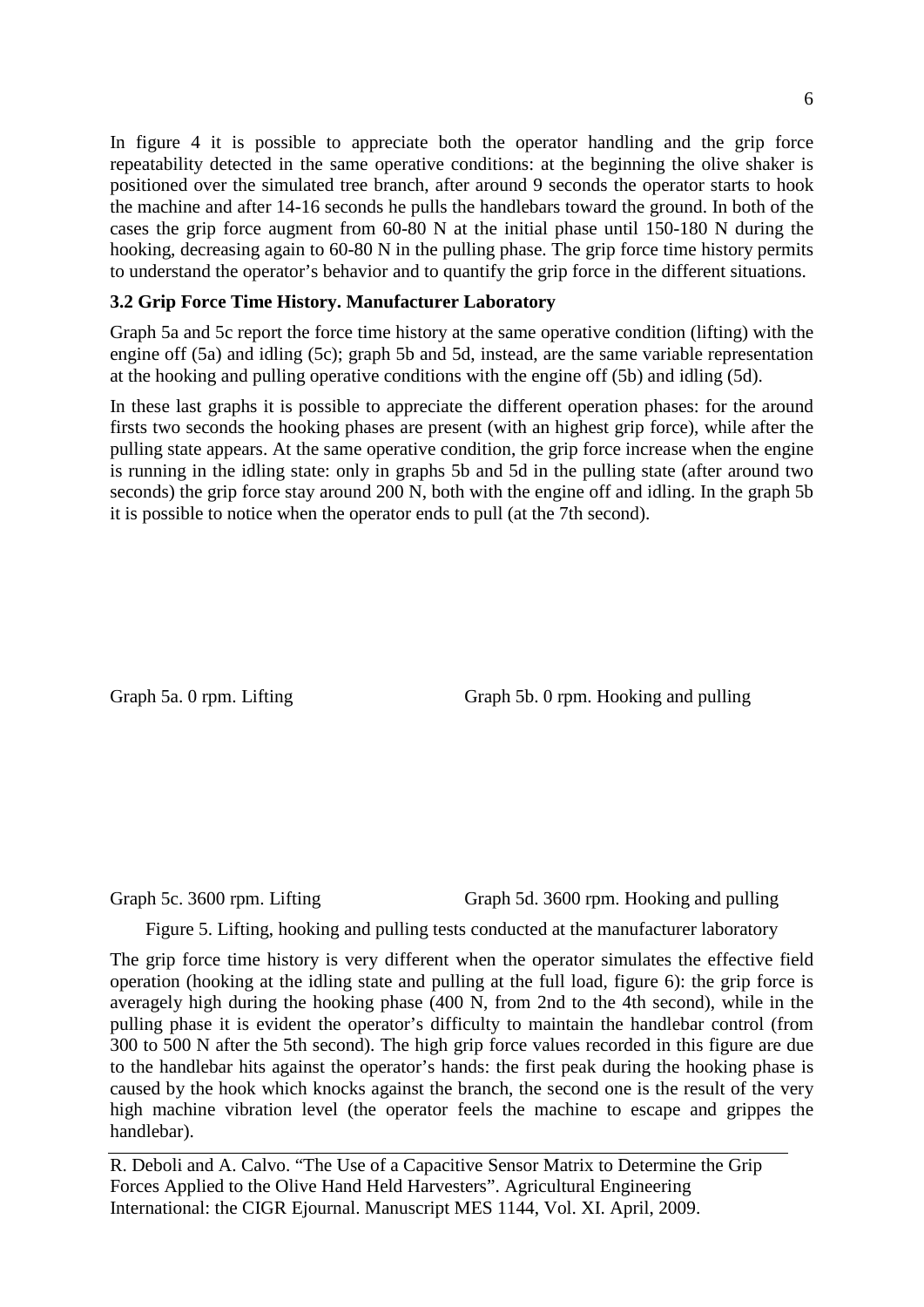

Figure 6. Hooking (3600 rpm, 3 seconds) and pulling (11300 rpm, 6 seconds)

Another matrix feature is to see the pressure spatial distribution, to understand if there are more solicited hand palm parts. In figure 7 the left hand pressure map of the maximum grip force registered during the simulated field operative condition is shown: from the map it is possible to understand the highest pressure values (red coloured and circled, from 20 to 30  $N/cm<sup>2</sup>$ ), corresponding to the fingertips of thumb, index and medium.



Figure 7. Left hand pressure map of the maximum grip force registered during the simulated field operative condition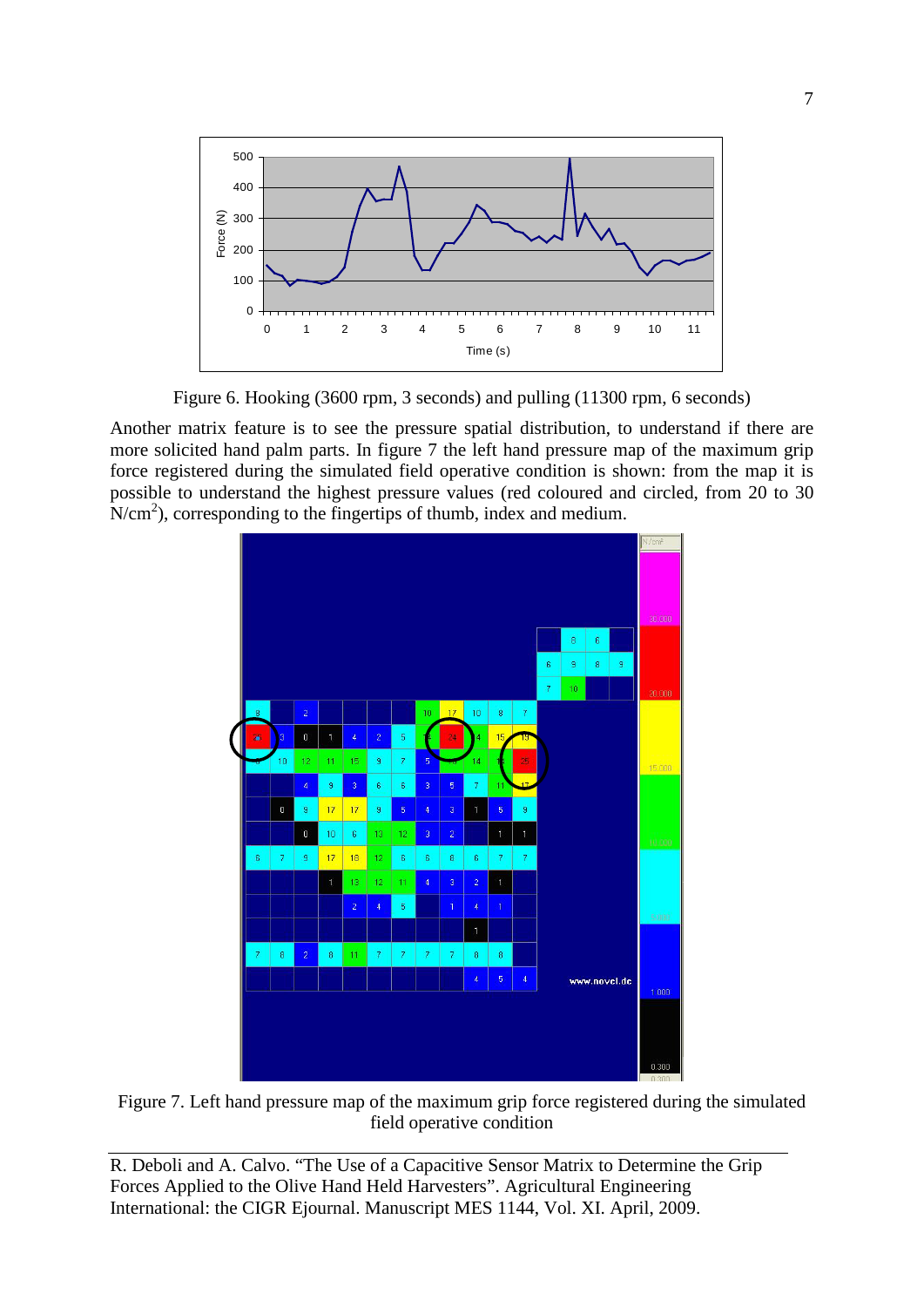#### **3.3 Acceleration values**

The recorded acceleration vary both amongst the machines, the handlebar (front or rear) and the engine state. The results are shown in table 2.

| Machine | Engine    | Front            | Rear             | Hook acceleration (not |         |
|---------|-----------|------------------|------------------|------------------------|---------|
|         | condition |                  |                  | frequency weighted)    |         |
|         |           | m/s <sup>2</sup> | m/s <sup>2</sup> | $m/s^2$                |         |
|         |           |                  |                  | Off-hook               | On-hook |
| A       | idling    | 3.3              | 3.8              | 24.5                   |         |
| A       | full load | 22.5             | 15.5             | 840                    | 800     |
| Β       | idling    | 7.9              | 7.2              | 12.5                   |         |
| B       | full load | 29               | 32               | 825                    | 800     |
| C       | idling    | 11               | 4.6              |                        |         |
| C       | full load | 20               | 26               | n. r.                  | n. r.   |
| D       | idling    | n.r.             | n.r.             |                        |         |
| D       | full load | 30.7             | 22.5             | n. r.                  | n. r.   |
| E       | idling    | n.r.             | n.r.             |                        |         |
| E       | full load | 20.6             | 17.3             | n. r.                  | n. r.   |
| F       | idling    | n.r.             | n.r.             | 39.3                   |         |
| F       | full load | 71               | 51               | 1020                   | 1040    |

Table 2. Shaker handlebars' accelerations (hooking and pulling)

Because of the machines characteristic, the acceleration values are always quite high, especially in the full load engine condition (normally more than 20 m/s2, with one machine over 50 m/s<sup>2</sup>): it is however interesting to notice the lowest vibration data (15.5 m/s<sup>2</sup>) in the rear experimental handlebar of the machine A. On the other hand, the hook accelerations were so high that not all the machines have been measured, because there was the serious possibility to damage the measure instrumentation (values higher than 800 m/s<sup>2</sup> at the full load state).

#### **4. CONCLUSIONS**

The matrix used in this work permits to appreciate both the grip force time history and the spatial force application, while in the past it was only possible to determine an average applied force with a dynamometer which also modifies the handlebar structure. With the spatial and temporal applied force values, more ergonomic solutions and implementations are possible.

Also if the machines are well balanced, the physical effort to insert the hook on the branch is high, especially in the simulated field condition: probably in the real field, with slippery and uneven ground the grip forces are higher. If to the physical effort we add the vibration values, the load intensity to the upper limbs is significantly high.

The olive shaker acceleration values are high and reflect the actual situation for this kind of machines, but engineering proposal to modify handlebars seem to give good results, as shown in table 2, machine A.